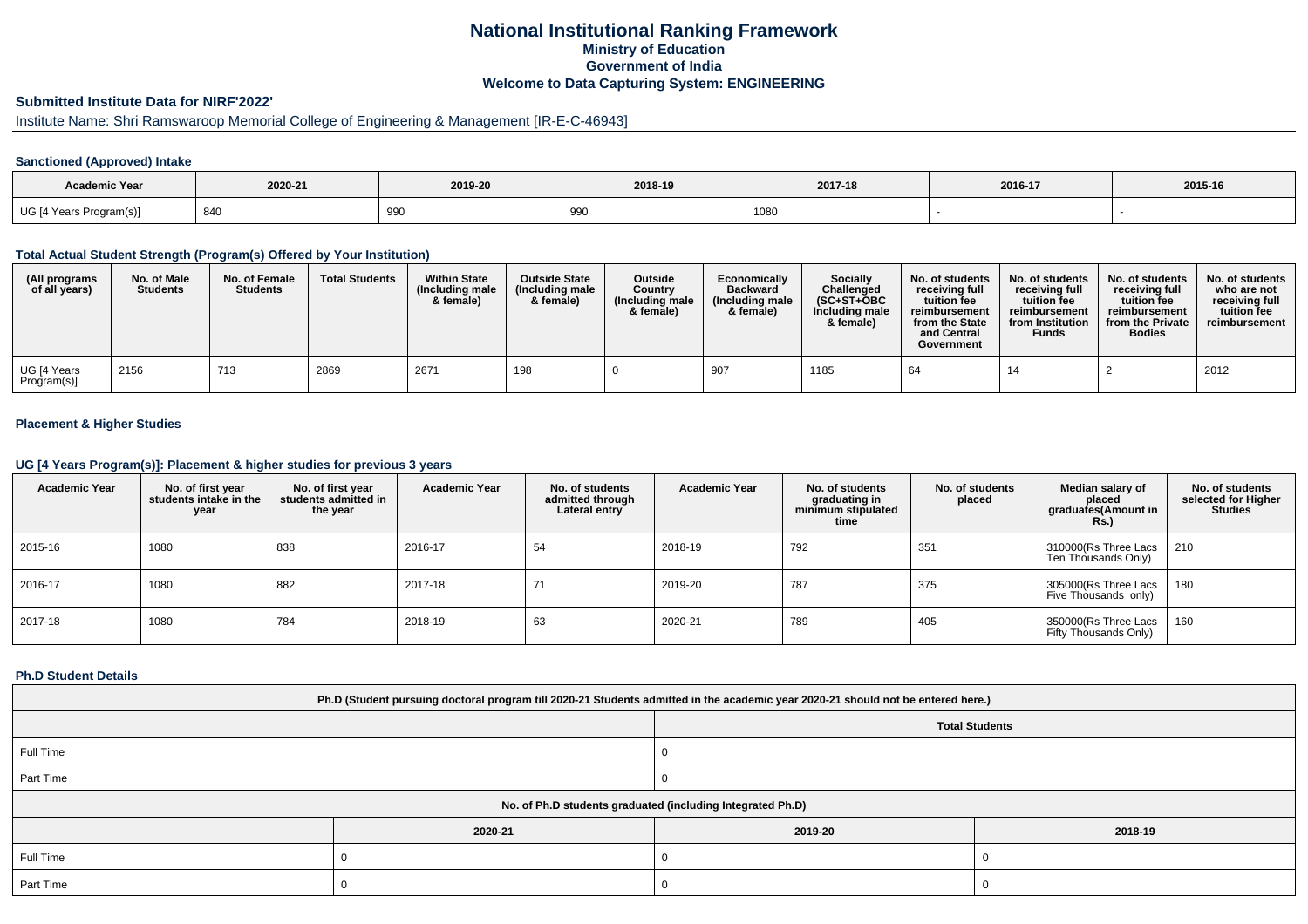### **Financial Resources: Utilised Amount for the Capital expenditure for previous 3 years**

| <b>Academic Year</b>                                                                                                                                                                      | 2020-21                                                                           | 2019-20                                                                         | 2018-19                                                                              |  |  |  |  |  |
|-------------------------------------------------------------------------------------------------------------------------------------------------------------------------------------------|-----------------------------------------------------------------------------------|---------------------------------------------------------------------------------|--------------------------------------------------------------------------------------|--|--|--|--|--|
|                                                                                                                                                                                           | <b>Utilised Amount</b>                                                            | <b>Utilised Amount</b>                                                          | <b>Utilised Amount</b>                                                               |  |  |  |  |  |
| Annual Capital Expenditure on Academic Activities and Resources (excluding expenditure on buildings)                                                                                      |                                                                                   |                                                                                 |                                                                                      |  |  |  |  |  |
| Library (Books, Journals and e-Resources only)                                                                                                                                            | 421882 (Rs Four Lacs Twenty One Thousands Eight Hundred<br>Eighty Two Only)       | 454512 (Rs Four Lacs Fifty Four Thousands Five Hundred<br>Twelve Only)          | 381718 (Rs Three Lacs Eighty One Thousands Seven<br>Hundred Eighteen Only)           |  |  |  |  |  |
| New Equipment and software for Laboratories                                                                                                                                               | 4692241 (Rs Forty Six Lacs Ninety Two Thousands Two<br>Hundred Forty One Only)    | 3190885 (Rs Thirty One Lacs Ninety Thousands Eight<br>Hundred Eighty Five Only) | 2693238 (Rs Twenty Six Lacs Ninety Three Thousands Two<br>Hundred Thirty Eight Only) |  |  |  |  |  |
| <b>Engineering Workshops</b>                                                                                                                                                              | 628563 (Rs Six Lacs Twenty Eight Thousands Five Hundred<br>Sixty Three Only)      | 842978 (Rs Eight Lacs forty Two Thousands Nine hundred<br>Seventy Eight Only)   | 227524 (Rs Two Lacs Twenty Seven Thousands Five Hundred<br>Twenty Four Only)         |  |  |  |  |  |
| Other expenditure on creation of Capital Assets (For setting up<br>classrooms, seminar hall, conference hall, library, Lab, Engg<br>workshops excluding expenditure on Land and Building) | 2257391 (Rs Twenty Two Lacs Fifty Seven Thousand Three<br>Hundred Ninty One Only) | 5509503 (Rs Fifty Five Lacs Ninty Five Thousand Three only)                     | 799023 (Rs Seven Lacs Ninty Nine Thousand Twenty Three<br>Only)                      |  |  |  |  |  |

# **Financial Resources: Utilised Amount for the Operational expenditure for previous 3 years**

| <b>Academic Year</b>                                                                                                                                                                            | 2020-21                                                                                        | 2019-20                                                                                               | 2018-19                                                                                               |  |  |  |  |  |
|-------------------------------------------------------------------------------------------------------------------------------------------------------------------------------------------------|------------------------------------------------------------------------------------------------|-------------------------------------------------------------------------------------------------------|-------------------------------------------------------------------------------------------------------|--|--|--|--|--|
|                                                                                                                                                                                                 | <b>Utilised Amount</b>                                                                         | <b>Utilised Amount</b>                                                                                | <b>Utilised Amount</b>                                                                                |  |  |  |  |  |
| <b>Annual Operational Expenditure</b>                                                                                                                                                           |                                                                                                |                                                                                                       |                                                                                                       |  |  |  |  |  |
| Salaries (Teaching and Non Teaching staff)                                                                                                                                                      | 126118535 (Rs Twelve Crore Sixty One Lacs Eighteen<br>Thousands Five Hundred Thirty Five Only) | 160085725 (Rs Sixteen Crore Eighty Five Thousands Seven<br>Hundred Twenty Five Only)                  | 155325992 (Rs Fifteen Crore Fifty Three Lacs Twenty Five<br>Thousands Nine Hundred Ninety Two Only)   |  |  |  |  |  |
| Maintenance of Academic Infrastructure or consumables and<br>other running expenditures (excluding maintenance of hostels<br>and allied services, rent of the building, depreciation cost, etc) | 115455078 (Rs Eleven Crore Fifty Four Lacs Fifty Five<br>Thousands Seventy Eight only)         | 255648689 (Rs Twenty Five Crore Fifty Six Lacs Forty Eight<br>Thousands Six Hundred Eighty Nine Only) | 257515559 (Rs Twenty Five Crore Seventy Five Lacs Fifteen<br>Thousands Five Hundred Fifty Nine Only ) |  |  |  |  |  |
| Seminars/Conferences/Workshops                                                                                                                                                                  | 295321 (Rs Two Lacs Ninety Five Thousands Three Hundred<br>Twenty One Only)                    | 1220485 (Rs Twelve Lacs Twenty Thousands Four hundred<br>Eighty Five Only)                            | 35820 (Rs Thirty Five Thousands Eight Hundred Twenty Only)                                            |  |  |  |  |  |

#### **IPR**

| Calendar year            | 2020 | 2019 | 2018 |
|--------------------------|------|------|------|
| No. of Patents Published |      |      |      |
| No. of Patents Granted   |      |      |      |

# **Sponsored Research Details**

| <b>Financial Year</b>                    | 2020-21                                     | 2019-20                                                        | 2018-19 |
|------------------------------------------|---------------------------------------------|----------------------------------------------------------------|---------|
| Total no. of Sponsored Projects          |                                             |                                                                |         |
| Total no. of Funding Agencies            |                                             |                                                                |         |
| Total Amount Received (Amount in Rupees) | 102500                                      | 104726                                                         |         |
| Amount Received in Words                 | Rs One Lacs Two Thousands Five Hundred Only | Rs One Lacs Four Thousand Seven Hundred Twenty Six Only   Zero |         |

### **Consultancy Project Details**

| N Year<br>inanci<br>manc<br>. | 2020-21 | 2019-20<br>. | 2018-19<br>. |
|-------------------------------|---------|--------------|--------------|
|-------------------------------|---------|--------------|--------------|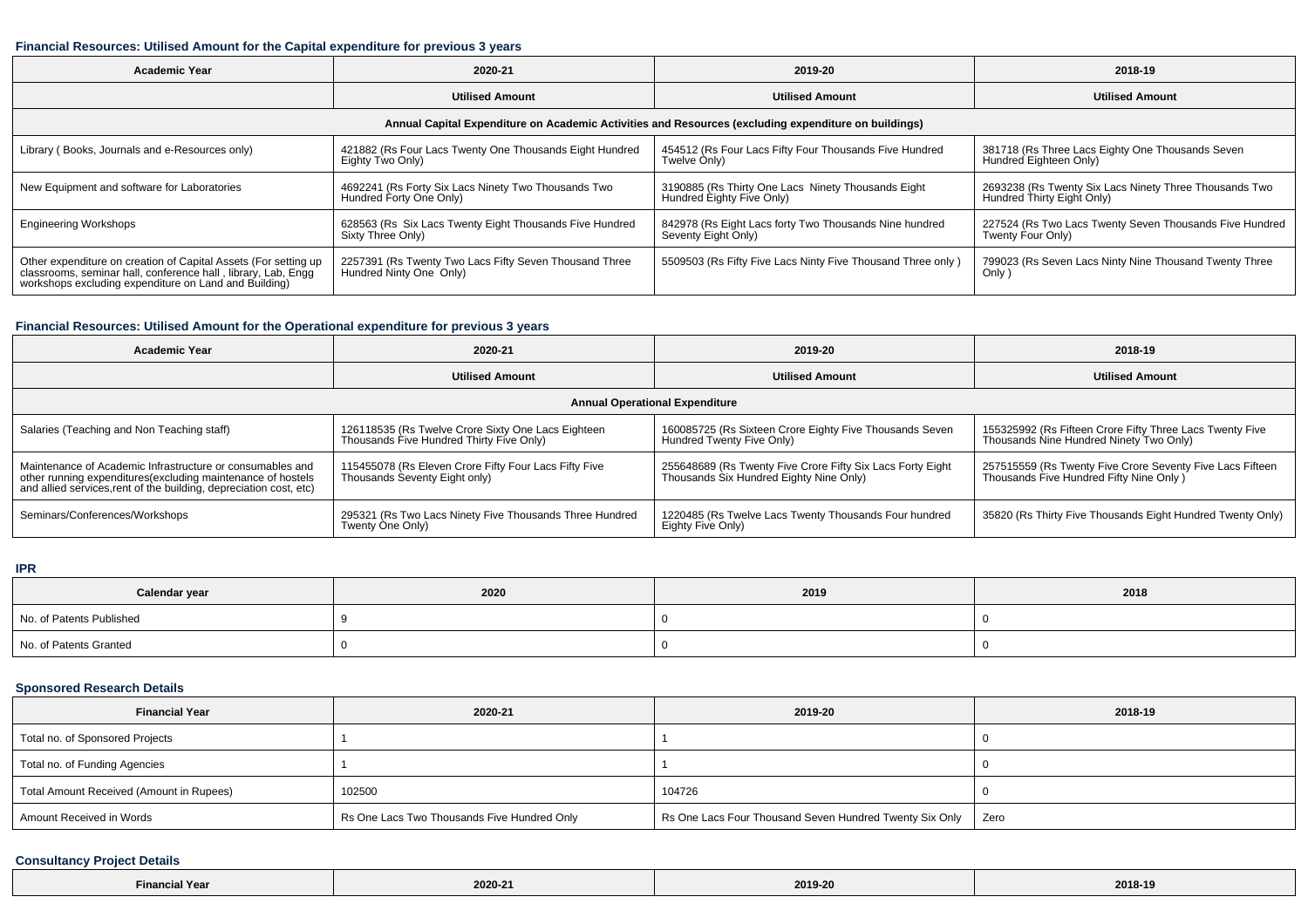| Total no. of Consultancy Projects        |                                     |                                         |                                      |
|------------------------------------------|-------------------------------------|-----------------------------------------|--------------------------------------|
| Total no. of Client Organizations        |                                     |                                         |                                      |
| Total Amount Received (Amount in Rupees) | 370000                              | 763000                                  | 264000                               |
| Amount Received in Words                 | Rs Three Lacs Seventy Thousand Only | Rs Seven Lacs Sixty Three Thousand Only | Rs Two Lacs Sixty Four Thousand Only |

# **PCS Facilities: Facilities of physically challenged students**

| 1. Do your institution buildings have Lifts/Ramps?                                                                                                         | Yes, more than 60% of the buildings |
|------------------------------------------------------------------------------------------------------------------------------------------------------------|-------------------------------------|
| 2. Do your institution have provision for walking aids, including wheelchairs and transportation from one building to another for<br>handicapped students? | Yes                                 |
| 3. Do your institution buildings have specially designed toilets for handicapped students?                                                                 | Yes, more than 60% of the buildings |

### **Faculty Details**

| Srno           | Name                     | Age | Designation                                         | Gender | Qualification | <b>Experience (In</b><br>Months) | <b>Currently working</b><br>with institution? | <b>Joining Date</b> | <b>Leaving Date</b>      | <b>Association type</b> |
|----------------|--------------------------|-----|-----------------------------------------------------|--------|---------------|----------------------------------|-----------------------------------------------|---------------------|--------------------------|-------------------------|
| $\mathbf{1}$   | V P Singh                | 44  | Professor                                           | Male   | Ph.D          | 278                              | Yes                                           | 30-10-2001          | $\overline{\phantom{a}}$ | Regular                 |
| $\overline{2}$ | Satish Chand             | 47  | Associate Professor                                 | Male   | Ph.D          | 243                              | Yes                                           | 02-12-2002          | $\sim$                   | Regular                 |
| 3              | L Chandiramani           | 61  | <b>Assistant Professor</b>                          | Female | Ph.D          | 266                              | Yes                                           | 08-08-2001          | $\sim$                   | Regular                 |
| $\overline{4}$ | Dinesh Kumar<br>Mishra   | 45  | <b>Assistant Professor</b>                          | Male   | Ph.D          | 159                              | Yes                                           | 26-09-2011          | $\sim$                   | Regular                 |
| 5              | Ashutosh Srivastava      | 36  | <b>Assistant Professor</b>                          | Male   | Ph.D          | 144                              | Yes                                           | 22-03-2011          | $\sim$                   | Regular                 |
| 6              | Saiful Ansari            | 44  | Associate Professor                                 | Male   | Ph.D          | 147                              | Yes                                           | 09-09-2009          | $\sim$                   | Regular                 |
| $\overline{7}$ | Amrendra Kumar           | 36  | <b>Assistant Professor</b>                          | Male   | M.Sc.         | 152                              | Yes                                           | 14-09-2009          | $\sim$                   | Regular                 |
| 8              | Preeti Porov             | 46  | <b>Assistant Professor</b>                          | Female | Ph.D          | 101                              | Yes                                           | 21-07-2014          | $\sim$                   | Regular                 |
| 9              | Sahadat Ali              | 48  | Dean / Principal /<br>Director / Vice<br>Chancellor | Male   | Ph.D          | 257                              | Yes                                           | 24-07-2001          | $\sim$                   | Regular                 |
| 10             | Geeta Verma              | 47  | Associate Professor                                 | Female | Ph.D          | 98                               | Yes                                           | 01-08-2014          | $\sim$                   | Regular                 |
| 11             | Mohit Saxena             | 45  | <b>Assistant Professor</b>                          | Male   | Ph.D          | 181                              | Yes                                           | 13-08-2019          | $\sim$                   | Regular                 |
| 12             | <b>Mamta Pathak</b>      | 38  | <b>Assistant Professor</b>                          | Female | Ph.D          | 44                               | Yes                                           | 02-04-2018          | $\sim$                   | Regular                 |
| 13             | Shiv Charan              | 41  | <b>Assistant Professor</b>                          | Male   | Ph.D          | 161                              | Yes                                           | 21-07-2008          | $\sim$                   | Regular                 |
| 14             | Arunesh Kumar<br>Mishra  | 35  | <b>Assistant Professor</b>                          | Male   | M. Phil       | 147                              | Yes                                           | 19-09-2009          | $\sim$                   | Regular                 |
| 15             | Prashant Kumar<br>Shukla | 37  | <b>Assistant Professor</b>                          | Male   | M.Sc.         | 112                              | Yes                                           | 16-08-2012          | $\sim$                   | Regular                 |
| 16             | Anand Mishra             | 45  | Professor                                           | Male   | Ph.D          | 221                              | Yes                                           | 14-07-2003          | $\sim$                   | Regular                 |
| 17             | Shweta Srivastava        | 39  | Associate Professor                                 | Female | Ph.D          | 136                              | Yes                                           | 05-08-2010          | $\sim$                   | Regular                 |
| 18             | <b>Bhagwati Prasad</b>   | 39  | <b>Assistant Professor</b>                          | Male   | Ph.D          | 160                              | Yes                                           | 14-08-2008          | $\sim$                   | Regular                 |
| 19             | Vinod Singh              | 41  | <b>Assistant Professor</b>                          | Male   | Ph.D          | 131                              | Yes                                           | 17-01-2011          | $\sim$                   | Regular                 |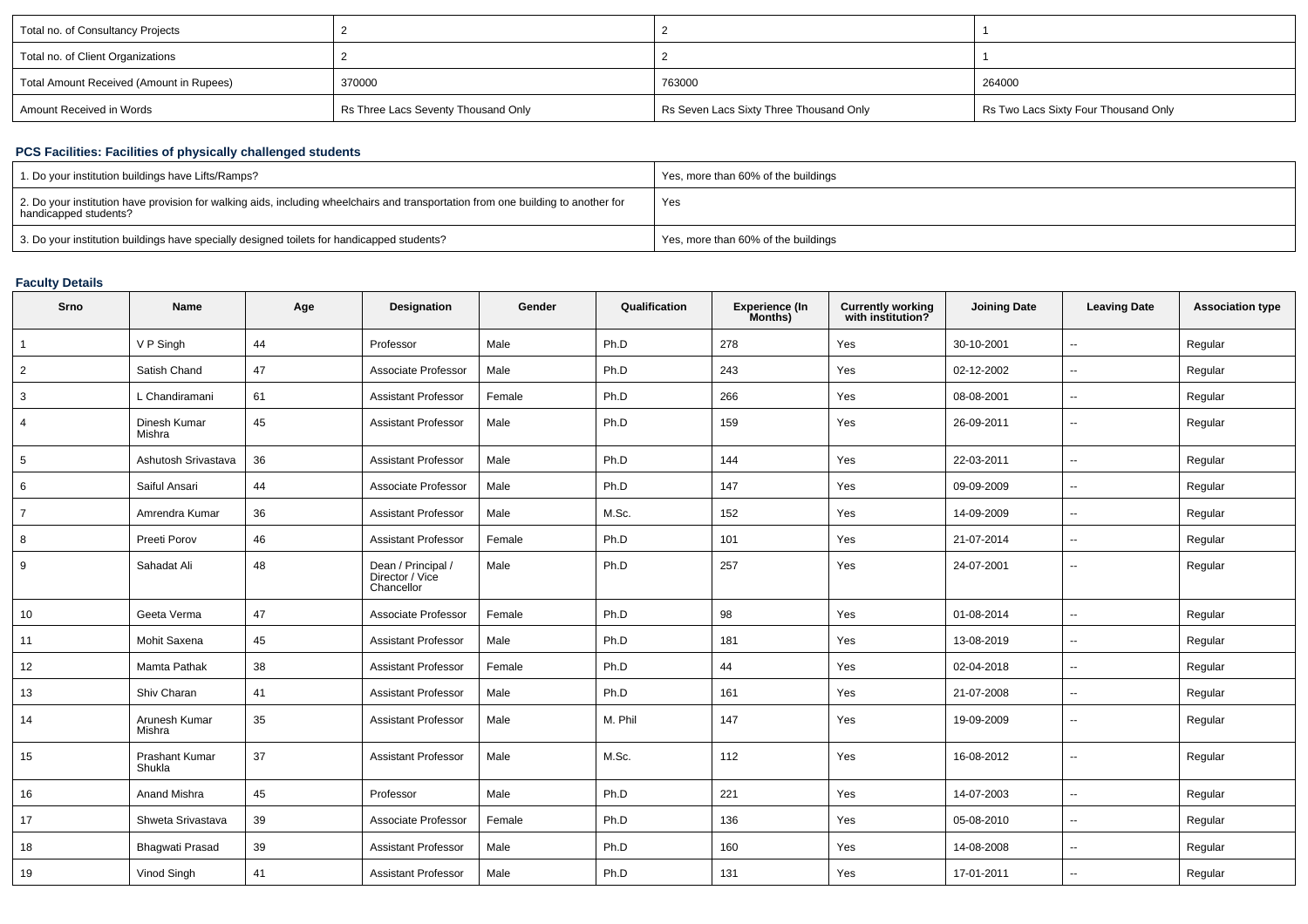| 20 | Snigdha                  | 32 | <b>Assistant Professor</b> | Female | <b>MBA</b>    | 88  | Yes | 11-08-2014 | Ξ.                       | Regular |
|----|--------------------------|----|----------------------------|--------|---------------|-----|-----|------------|--------------------------|---------|
| 21 | Niharika Bhatnagar       | 28 | <b>Assistant Professor</b> | Female | <b>MBA</b>    | 38  | Yes | 01-10-2018 | $\overline{\phantom{a}}$ | Regular |
| 22 | Atul Kumar               | 37 | Associate Professor        | Male   | Ph.D          | 181 | Yes | 03-11-2006 |                          | Regular |
| 23 | Raj Gaurang Tiwari       | 43 | Associate Professor        | Male   | Ph.D          | 125 | Yes | 19-07-2011 | --                       | Regular |
| 24 | Pankaj Kumar             | 42 | Associate Professor        | Male   | Ph.D          | 119 | Yes | 09-01-2012 | Ξ.                       | Regular |
| 25 | Saurabh Kumar Jain       | 35 | <b>Assistant Professor</b> | Male   | M.E.          | 101 | Yes | 18-07-2013 |                          | Regular |
| 26 | Sandeep Kumar<br>Dubey   | 34 | <b>Assistant Professor</b> | Male   | M.Tech        | 99  | Yes | 04-09-2013 | $\sim$                   | Regular |
| 27 | Devendra Kumar           | 38 | <b>Assistant Professor</b> | Male   | M.Tech        | 28  | Yes | 16-08-2019 | $\ddot{\phantom{a}}$     | Regular |
| 28 | Umesh Pratap Singh       | 40 | <b>Assistant Professor</b> | Male   | M.Tech        | 173 | Yes | 26-07-2007 | $\overline{\phantom{a}}$ | Regular |
| 29 | Avadh Kishore<br>Singh   | 38 | <b>Assistant Professor</b> | Male   | M.Tech        | 88  | Yes | 01-08-2014 | --                       | Regular |
| 30 | Nidhi Saxena             | 40 | <b>Assistant Professor</b> | Male   | M.Tech        | 167 | Yes | 09-01-2008 | Ξ.                       | Regular |
| 31 | Sapna Pal                | 37 | <b>Assistant Professor</b> | Female | M.Tech        | 21  | Yes | 02-03-2020 | $\sim$                   | Regular |
| 32 | Kumari Priyanka          | 28 | <b>Assistant Professor</b> | Female | M.Tech        | 21  | Yes | 31-03-2020 | Ξ.                       | Regular |
| 33 | Ajay Kumar<br>Srivastava | 48 | Professor                  | Male   | M.Tech        | 173 | Yes | 09-07-2007 |                          | Regular |
| 34 | Ashish Baiswar           | 36 | Associate Professor        | Male   | Ph.D          | 149 | Yes | 27-07-2009 | $\ddot{\phantom{a}}$     | Regular |
| 35 | <b>Ankit Khare</b>       | 37 | <b>Assistant Professor</b> | Male   | M.Tech        | 137 | Yes | 21-07-2010 | $\sim$                   | Regular |
| 36 | Anjani Kumar             | 36 | <b>Assistant Professor</b> | Male   | M.Tech        | 118 | Yes | 09-02-2012 | $\sim$                   | Regular |
| 37 | Ritesh Khanna            | 42 | <b>Assistant Professor</b> | Male   | M.Tech        | 241 | Yes | 26-07-2004 | --                       | Regular |
| 38 | Shilpi Khanna            | 39 | <b>Assistant Professor</b> | Female | M.Tech        | 197 | Yes | 29-07-2005 | $\sim$                   | Regular |
| 39 | Ramesh Kumar<br>Gupta    | 39 | <b>Assistant Professor</b> | Male   | M.Tech        | 113 | Yes | 17-07-2012 | --                       | Regular |
| 40 | Mahendra Kumar           | 33 | <b>Assistant Professor</b> | Male   | M.Tech        | 100 | Yes | 26-08-2013 | $\sim$                   | Regular |
| 41 | Vinayak                  | 33 | <b>Assistant Professor</b> | Male   | M.Tech        | 134 | Yes | 26-10-2010 | --                       | Regular |
| 42 | Megha Agarwal            | 34 | <b>Assistant Professor</b> | Female | M.Tech        | 149 | Yes | 16-07-2009 | $\ddot{\phantom{a}}$     | Regular |
| 43 | Amit Kumar Sachan        | 33 | <b>Assistant Professor</b> | Male   | M.Tech        | 119 | Yes | 16-01-2012 | Ξ.                       | Regular |
| 44 | Amit Pandey              | 37 | Assistant Professor        | Male   | <b>B.Tech</b> | 155 | Yes | 12-01-2009 |                          | Regular |
| 45 | Raghvendra Singh         | 41 | <b>Assistant Professor</b> | Male   | <b>B.Tech</b> | 149 | Yes | 25-07-2009 | Ξ.                       | Regular |
| 46 | Kripa Shankar Singh      | 71 | Professor                  | Male   | M.Tech        | 393 | Yes | 09-08-2010 | $\overline{a}$           | Regular |
| 47 | Amit Kumar               | 35 | <b>Assistant Professor</b> | Male   | M.Tech        | 173 | Yes | 31-07-2007 | $\overline{a}$           | Regular |
| 48 | Braj Kishore Verma       | 39 | Assistant Professor        | Male   | M.Tech        | 161 | Yes | 21-07-2008 | $\overline{\phantom{a}}$ | Regular |
| 49 | Satyavir Singh           | 39 | <b>Assistant Professor</b> | Male   | M.Tech        | 113 | Yes | 16-07-2012 | $\sim$                   | Regular |
| 50 | Sunil Kumar Singh        | 34 | <b>Assistant Professor</b> | Male   | M.Tech        | 161 | Yes | 21-07-2008 | −−                       | Regular |
| 51 | Himanshu Bhushan         | 36 | Assistant Professor        | Male   | M.Tech        | 95  | Yes | 27-01-2014 | $\overline{\phantom{a}}$ | Regular |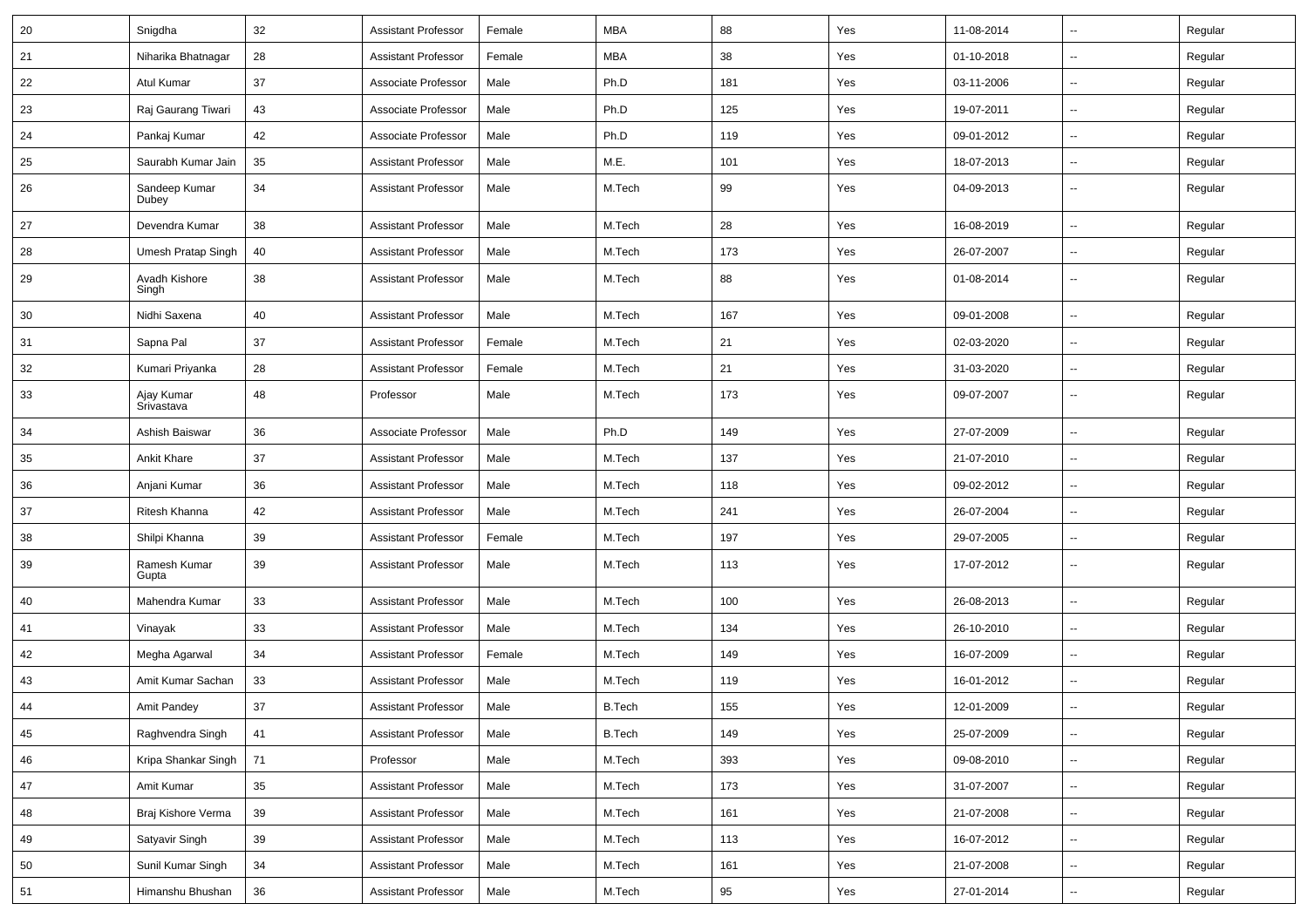| 52 | Satyendra Kumar<br>Gupta  | 35 | <b>Assistant Professor</b> | Male   | M.Tech | 92  | Yes | 01-04-2014 | --                       | Regular |
|----|---------------------------|----|----------------------------|--------|--------|-----|-----|------------|--------------------------|---------|
| 53 | Bhupesh Kumar Pal         | 36 | <b>Assistant Professor</b> | Male   | M.Tech | 101 | Yes | 15-07-2013 | $\overline{\phantom{a}}$ | Regular |
| 54 | Dheeraj Kumar             | 34 | <b>Assistant Professor</b> | Male   | M.Tech | 82  | Yes | 12-02-2015 | --                       | Regular |
| 55 | Sandhya Srivastava        | 37 | <b>Assistant Professor</b> | Female | M.Tech | 161 | Yes | 27-07-2008 | $\sim$                   | Regular |
| 56 | Ankita Khare              | 34 | <b>Assistant Professor</b> | Female | M.Tech | 143 | Yes | 31-01-2010 | $\overline{\phantom{a}}$ | Regular |
| 57 | Kalpana Kureel            | 31 | <b>Assistant Professor</b> | Female | M.Tech | 33  | Yes | 16-03-2019 | Ξ.                       | Regular |
| 58 | Alok Singh                | 33 | <b>Assistant Professor</b> | Male   | M.Tech | 28  | Yes | 13-08-2019 | $\sim$                   | Regular |
| 59 | Shipra Pandey             | 34 | <b>Assistant Professor</b> | Female | M.Tech | 28  | Yes | 26-08-2019 | $\sim$                   | Regular |
| 60 | Indu Prabha Singh         | 53 | Professor                  | Female | Ph.D   | 113 | Yes | 10-07-2012 | --                       | Regular |
| 61 | Vikrant Bhateja           | 41 | Associate Professor        | Male   | Ph.D   | 218 | Yes | 31-10-2003 | Ξ.                       | Regular |
| 62 | <b>Uddaish Porov</b>      | 53 | <b>Assistant Professor</b> | Male   | M.Tech | 232 | Yes | 26-08-2002 | $\overline{a}$           | Regular |
| 63 | Satya Prakash<br>Verma    | 49 | <b>Assistant Professor</b> | Male   | M.Tech | 119 | Yes | 18-01-2012 | --                       | Regular |
| 64 | Anju Jaiswal              | 46 | <b>Assistant Professor</b> | Female | Ph.D   | 112 | Yes | 23-08-2012 | Ξ.                       | Regular |
| 65 | Awanish Kumar<br>Shukla   | 35 | <b>Assistant Professor</b> | Male   | M.Tech | 147 | Yes | 04-09-2009 | $\overline{\phantom{a}}$ | Regular |
| 66 | Dhirendra Pratap<br>Singh | 35 | <b>Assistant Professor</b> | Male   | M.Tech | 101 | Yes | 25-07-2013 | $\sim$                   | Regular |
| 67 | Anjali Nasoria            | 28 | <b>Assistant Professor</b> | Female | M.Tech | 52  | Yes | 28-08-2017 | $\sim$                   | Regular |
| 68 | Ranjan Tripathi           | 42 | <b>Assistant Professor</b> | Male   | M.Tech | 142 | Yes | 07-02-2010 | $\sim$                   | Regular |
| 69 | Vibha Srivastava          | 52 | <b>Assistant Professor</b> | Female | Ph.D   | 107 | Yes | 14-01-2013 | $\overline{\phantom{a}}$ | Regular |
| 70 | Ashish Tiwari             | 34 | <b>Assistant Professor</b> | Male   | M.Tech | 28  | Yes | 09-08-2019 | $\overline{a}$           | Regular |
| 71 | Pratibha Dubey            | 35 | <b>Assistant Professor</b> | Female | M.Tech | 22  | Yes | 20-02-2020 | --                       | Regular |
| 72 | Sanjay Kumar<br>Maurya    | 37 | <b>Assistant Professor</b> | Male   | M.Tech | 22  | Yes | 20-02-2020 | --                       | Regular |
| 73 | Sonam Singh               | 30 | <b>Assistant Professor</b> | Female | M.Tech | 21  | Yes | 02-03-2020 | Ξ.                       | Regular |
| 74 | Brahm Prakash<br>Dwivedi  | 29 | <b>Assistant Professor</b> | Male   | M.Tech | 21  | Yes | 02-03-2020 | $\overline{\phantom{a}}$ | Regular |
| 75 | Priya Singh               | 30 | <b>Assistant Professor</b> | Female | M.Tech | 21  | Yes | 03-03-2020 |                          | Regular |
| 76 | Akhilesh Kumar<br>Rathore | 41 | <b>Assistant Professor</b> | Male   | M.Tech | 89  | Yes | 30-07-2014 | $\overline{\phantom{a}}$ | Regular |
| 77 | Vivek Agnihotri           | 55 | <b>Assistant Professor</b> | Male   | M.Tech | 160 | Yes | 02-08-2008 | $\sim$                   | Regular |
| 78 | Rohit Kumar Singh         | 36 | <b>Assistant Professor</b> | Male   | M.Tech | 161 | Yes | 21-07-2008 | --                       | Regular |
| 79 | Shivendra<br>Srivastava   | 39 | <b>Assistant Professor</b> | Male   | M.Tech | 125 | Yes | 18-07-2011 | u.                       | Regular |
| 80 | Sudhir Kumar<br>Katiyar   | 36 | <b>Assistant Professor</b> | Male   | M.Tech | 160 | Yes | 11-08-2008 | $\overline{\phantom{a}}$ | Regular |
| 81 | Sunil Kumar Yadav         | 34 | <b>Assistant Professor</b> | Male   | M.Tech | 113 | Yes | 20-07-2012 | $\overline{\phantom{a}}$ | Regular |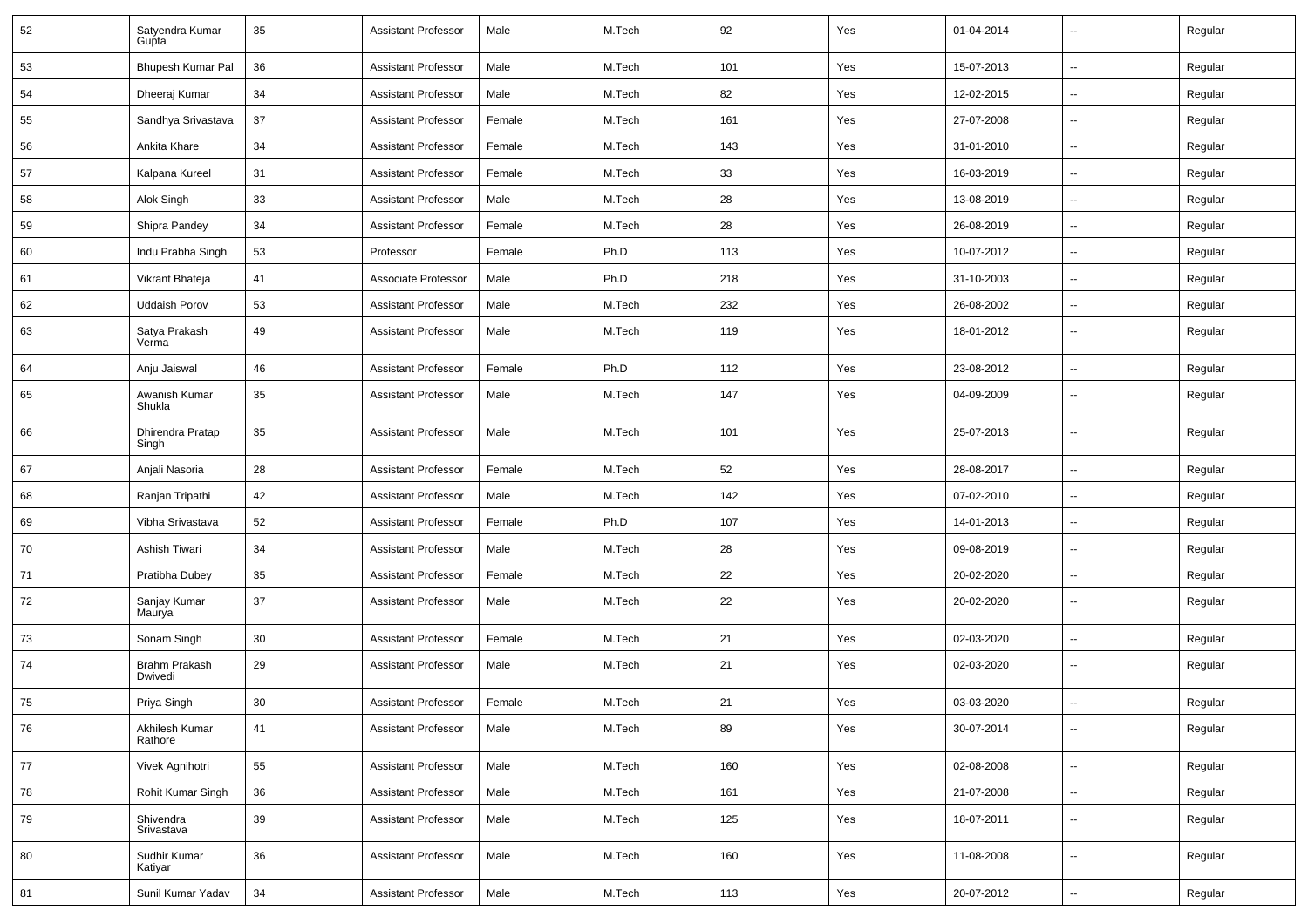| 82  | Som Dutt Sharma              | 55 | <b>Assistant Professor</b> | Male   | M.Tech        | 135 | Yes | 26-07-2012 | $\overline{\phantom{a}}$ | Regular |
|-----|------------------------------|----|----------------------------|--------|---------------|-----|-----|------------|--------------------------|---------|
| 83  | Syed Mohammad<br>Farhan      | 36 | <b>Assistant Professor</b> | Male   | M.Tech        | 110 | Yes | 01-10-2012 | $\overline{\phantom{a}}$ | Regular |
| 84  | Dinesh                       | 36 | <b>Assistant Professor</b> | Male   | M.Tech        | 135 | Yes | 29-10-2010 | Ξ.                       | Regular |
| 85  | Pramod Kumar                 | 34 | <b>Assistant Professor</b> | Male   | M.Tech        | 101 | Yes | 15-07-2013 | $\overline{\phantom{a}}$ | Regular |
| 86  | Raghvendra Singh<br>Kushwaha | 37 | <b>Assistant Professor</b> | Male   | M.Tech        | 124 | Yes | 25-08-2011 | --                       | Regular |
| 87  | Qudsiya Begum                | 38 | <b>Assistant Professor</b> | Female | M.Tech        | 88  | Yes | 23-08-2014 | --                       | Regular |
| 88  | Krishna Kumar<br>Yadav       | 34 | <b>Assistant Professor</b> | Male   | M.Tech        | 124 | Yes | 08-08-2011 | $\overline{\phantom{a}}$ | Regular |
| 89  | Mayank Kumar                 | 35 | <b>Assistant Professor</b> | Male   | M.Tech        | 160 | Yes | 20-08-2008 | $\sim$                   | Regular |
| 90  | Nitesh Gupta                 | 34 | <b>Assistant Professor</b> | Male   | M.Tech        | 136 | Yes | 09-08-2010 | $\overline{\phantom{a}}$ | Regular |
| 91  | Chitra Bajpai                | 33 | <b>Assistant Professor</b> | Female | M.Tech        | 111 | Yes | 21-09-2012 | н.                       | Regular |
| 92  | Anupriya Saxena              | 35 | <b>Assistant Professor</b> | Female | M.Tech        | 131 | Yes | 31-01-2011 | $\overline{\phantom{a}}$ | Regular |
| 93  | Abhay Srivastava             | 26 | <b>Assistant Professor</b> | Male   | M.Tech        | 16  | Yes | 27-08-2020 | $\overline{\phantom{a}}$ | Regular |
| 94  | Smriti Mishra                | 39 | <b>Assistant Professor</b> | Female | M.Tech        | 16  | Yes | 27-08-2020 | --                       | Regular |
| 95  | Avneesh Tiwari               | 24 | <b>Assistant Professor</b> | Male   | M.Tech        | 15  | Yes | 17-09-2020 | $\mathbf{u}$             | Regular |
| 96  | Shubham Kesarwani            | 34 | <b>Assistant Professor</b> | Male   | M.Tech        | 15  | Yes | 17-09-2020 | $\overline{\phantom{a}}$ | Regular |
| 97  | <b>Akhil Pandey</b>          | 32 | <b>Assistant Professor</b> | Male   | M.Tech        | 25  | Yes | 20-10-2020 | н.                       | Regular |
| 98  | Kundan Kulbhushan            | 31 | <b>Assistant Professor</b> | Male   | M.Tech        | 28  | Yes | 20-11-2020 | $\overline{\phantom{a}}$ | Regular |
| 99  | Shivesh Bhatnagar            | 37 | <b>Assistant Professor</b> | Male   | MBA           | 63  | Yes | 01-08-2019 | --                       | Regular |
| 100 | Narendra Pratap<br>Dixit     | 32 | <b>Assistant Professor</b> | Male   | <b>B.Tech</b> | 40  | Yes | 28-08-2019 | -−                       | Regular |
| 101 | Vinay Kumar Mishra           | 42 | Associate Professor        | Male   | Ph.D          | 196 | Yes | 23-08-2005 | --                       | Regular |
| 102 | Santosh Kumar<br>Dwivedi     | 41 | Associate Professor        | Male   | Ph.D          | 172 | Yes | 08-08-2007 | $\overline{\phantom{a}}$ | Regular |
| 103 | Rajeev Tripathi              | 38 | <b>Assistant Professor</b> | Male   | Ph.D          | 173 | Yes | 24-07-2007 | Ξ.                       | Regular |
| 104 | Shadab Ali                   | 39 | Assistant Professor        | Male   | M.Tech        | 158 | Yes | 10-10-2008 | $\overline{\phantom{a}}$ | Regular |
| 105 | Chandra Kishore<br>Pandey    | 37 | <b>Assistant Professor</b> | Male   | M.Tech        | 173 | Yes | 30-07-2007 | --                       | Regular |
| 106 | Prabhat Srivastava           | 42 | Associate Professor        | Male   | Ph.D          | 113 | Yes | 16-07-2012 | н,                       | Regular |
| 107 | Mahendra Pratap<br>Singh     | 54 | <b>Assistant Professor</b> | Male   | Ph.D          | 113 | Yes | 16-07-2012 | $\overline{\phantom{a}}$ | Regular |
| 108 | Gajendra Gupta               | 42 | Associate Professor        | Male   | Ph.D          | 74  | Yes | 28-10-2015 | Щ,                       | Regular |
| 109 | Shraddha Verma               | 34 | <b>Assistant Professor</b> | Female | MBA           | 113 | Yes | 16-07-2012 | $\overline{\phantom{a}}$ | Regular |
| 110 | Piyush Agarwal               | 39 | <b>Assistant Professor</b> | Male   | M.Tech        | 186 | Yes | 30-07-2007 | --                       | Regular |
| 111 | Shaloni Agarwal              | 34 | <b>Assistant Professor</b> | Female | M.Tech        | 146 | Yes | 20-11-2009 | Щ,                       | Regular |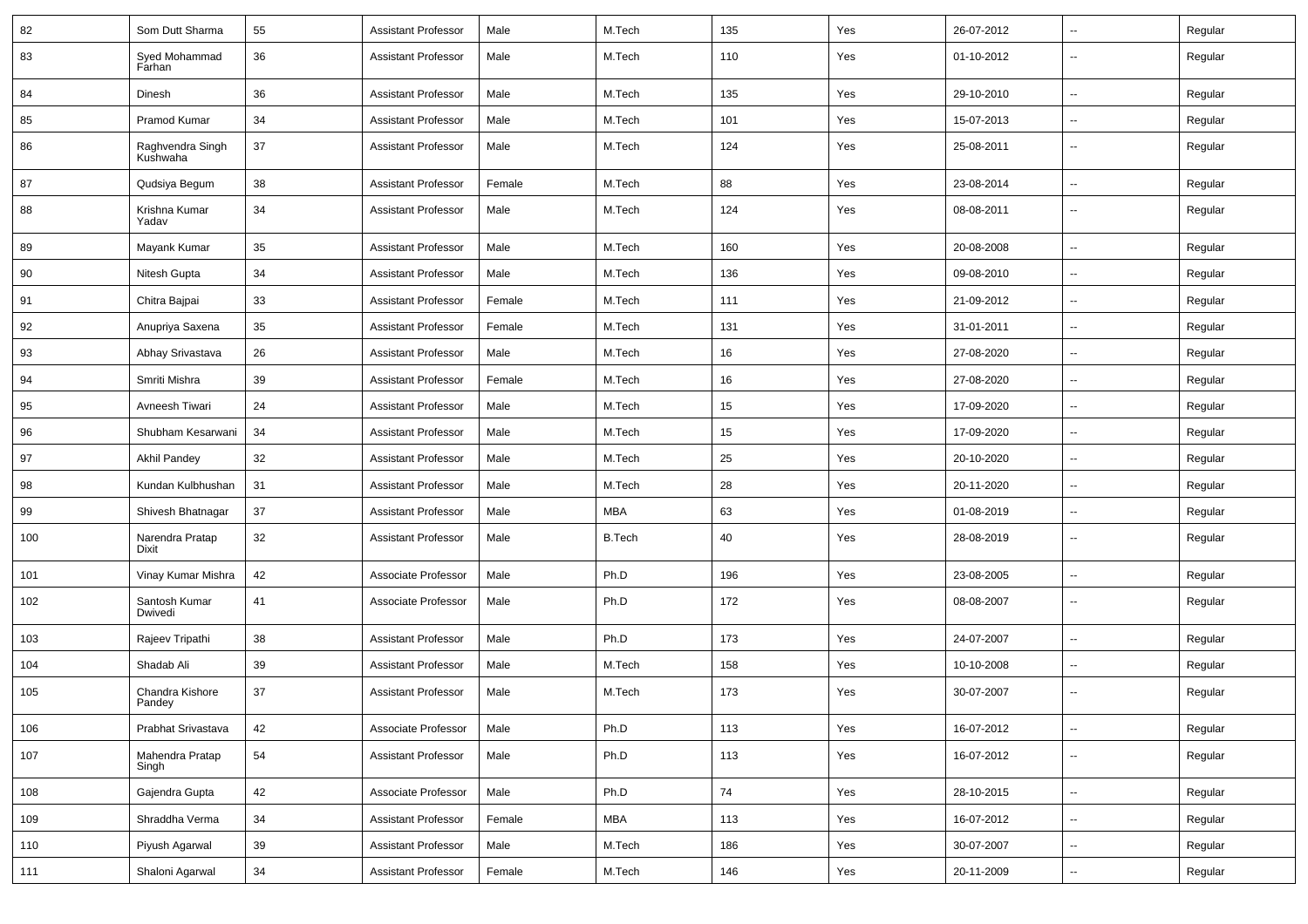| 112 | Shishu Pal Singh<br>Sengar        | 54 | <b>Assistant Professor</b>                          | Male   | M.Sc.      | 304            | Yes | 02-10-2002 | -−                       | Regular |
|-----|-----------------------------------|----|-----------------------------------------------------|--------|------------|----------------|-----|------------|--------------------------|---------|
| 113 | Atul Shukla                       | 40 | Associate Professor                                 | Male   | Ph.D       | 137            | Yes | 28-07-2008 | ⊷.                       | Regular |
| 114 | Jewal Shukla                      | 33 | <b>Assistant Professor</b>                          | Female | M.Sc(Phy)  | 60             | Yes | 16-08-2012 | $\overline{\phantom{a}}$ | Regular |
| 115 | <b>Praveen Rathore</b>            | 50 | <b>Assistant Professor</b>                          | Male   | M.Sc.      | 137            | Yes | 04-07-2017 | $\overline{\phantom{a}}$ | Regular |
| 116 | Anmol Bhalla                      | 43 | <b>Assistant Professor</b>                          | Female | <b>MCA</b> | 96             | Yes | 19-07-2017 | -−                       | Regular |
| 117 | Abhay                             | 38 | <b>Assistant Professor</b>                          | Male   | <b>MCA</b> | 57             | Yes | 19-07-2017 | $\mathbf{u}$             | Regular |
| 118 | Avinash Singh                     | 51 | <b>Assistant Professor</b>                          | Male   | MBA        | 202            | Yes | 19-07-2017 | $\overline{\phantom{a}}$ | Regular |
| 119 | AKANKSHA SINGH                    | 26 | <b>Assistant Professor</b>                          | Female | M.Tech     | 26             | Yes | 18-08-2020 | ⊷.                       | Regular |
| 120 | SUBODH KUMAR                      | 38 | <b>Assistant Professor</b>                          | Male   | M.Tech     | 54             | Yes | 20-08-2020 | $\overline{\phantom{a}}$ | Regular |
| 121 | <b>AYUSHI VIJH</b>                | 29 | <b>Assistant Professor</b>                          | Female | M.Tech     | 44             | Yes | 26-08-2019 | $\overline{a}$           | Regular |
| 122 | <b>BRAHMANAND</b><br><b>SINGH</b> | 32 | <b>Assistant Professor</b>                          | Male   | M.Tech     | 49             | Yes | 10-07-2020 | --                       | Regular |
| 123 | <b>ASHISH KUMAR</b><br>TIWARI     | 36 | <b>Assistant Professor</b>                          | Male   | M.Tech     | 60             | Yes | 25-08-2020 | --                       | Regular |
| 124 | <b>MUKESH KUMAR</b>               | 36 | <b>Assistant Professor</b>                          | Male   | Ph.D       | 30             | Yes | 11-08-2020 | $\overline{a}$           | Regular |
| 125 | SOMYA KUMARI                      | 28 | <b>Assistant Professor</b>                          | Female | M.Tech     | 15             | Yes | 11-07-2020 | $\sim$                   | Regular |
| 126 | <b>Bhavesh Kumar</b><br>Chauhan   | 47 | Dean / Principal /<br>Director / Vice<br>Chancellor | Male   | Ph.D       | 288            | Yes | 27-04-2021 | ⊷.                       | Regular |
| 127 | Rakesh Gaur                       | 34 | <b>Assistant Professor</b>                          | Male   | Ph.D       | 72             | Yes | 25-08-2020 | $\mathbf{u}$             | Regular |
| 128 | Satish Kumar Singh                | 46 | <b>Assistant Professor</b>                          | Male   | Ph.D       | 156            | Yes | 17-08-2020 | $\overline{\phantom{a}}$ | Regular |
| 129 | Vikas Kumar Shukla                | 31 | <b>Assistant Professor</b>                          | Male   | Ph.D       | 56             | Yes | 17-08-2020 | ⊷.                       | Regular |
| 130 | Umesh Chandra<br><b>Bind</b>      | 35 | <b>Assistant Professor</b>                          | Male   | Ph.D       | 35             | Yes | 16-10-2020 | $\sim$                   | Regular |
| 131 | Awnish Kumar Singh                | 35 | <b>Assistant Professor</b>                          | Male   | Ph.D       | 48             | Yes | 22-08-2020 | $\mathbf{u}$             | Regular |
| 132 | Pushkar Kumar                     | 25 | <b>Assistant Professor</b>                          | Male   | M.Tech     | 10             | Yes | 17-06-2021 | -−                       | Regular |
| 133 | Preeti Srivastava                 | 38 | <b>Assistant Professor</b>                          | Female | M.Tech     | 78             | Yes | 11-10-2021 | --                       | Regular |
| 134 | Jayati Vaish                      | 34 | <b>Assistant Professor</b>                          | Female | M.Tech     | 90             | Yes | 16-07-2009 | $\overline{\phantom{a}}$ | Regular |
| 135 | Vipin Kumar                       | 25 | <b>Assistant Professor</b>                          | Male   | M.Tech     | $\sqrt{5}$     | Yes | 28-10-2021 | -−                       | Regular |
| 136 | Mohit Dubey                       | 30 | <b>Assistant Professor</b>                          | Male   | M.Tech     | 6              | Yes | 11-10-2021 | ₩,                       | Regular |
| 137 | Prabhat Kumar<br>Yadav            | 40 | <b>Assistant Professor</b>                          | Male   | M.Tech     | 192            | Yes | 11-10-2021 | $\sim$                   | Regular |
| 138 | Nandani Sharma                    | 22 | <b>Assistant Professor</b>                          | Female | M.Tech     | 14             | Yes | 28-10-2021 | $\overline{\phantom{a}}$ | Regular |
| 139 | Ravi Devesh                       | 28 | <b>Assistant Professor</b>                          | Male   | M.Tech     | $\overline{5}$ | Yes | 28-10-2021 | $\sim$                   | Regular |
| 140 | Sandeep Kumar<br>Singh            | 34 | <b>Assistant Professor</b>                          | Male   | M.Tech     | 124            | Yes | 11-10-2021 | $\sim$                   | Regular |
| 141 | Rahul Misra                       | 43 | <b>Assistant Professor</b>                          | Male   | M.Tech     | 222            | Yes | 30-10-2021 | $\sim$                   | Regular |